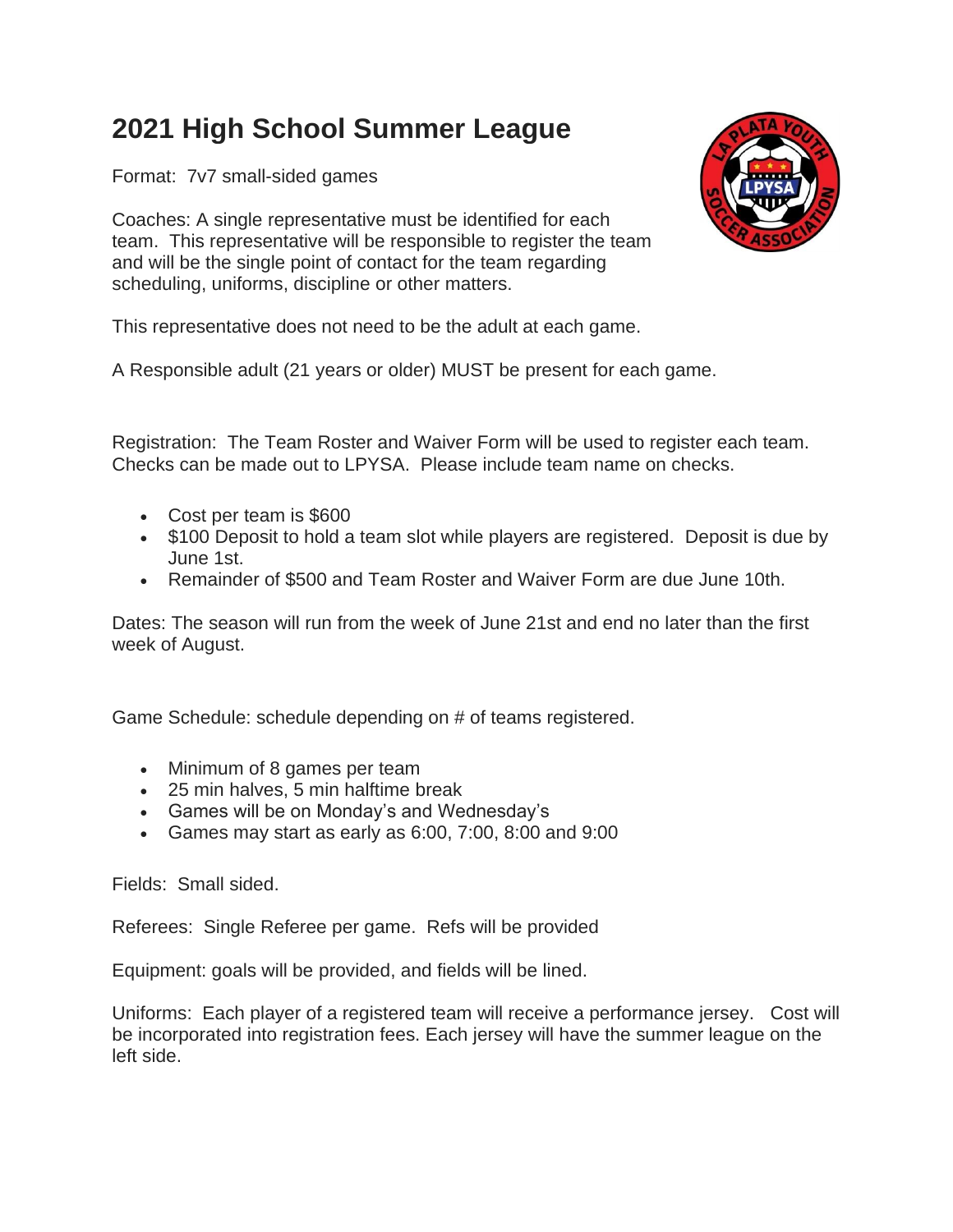Each player MUST have the appropriate provided jersey to take the field. Consider the jersey as the ticket to enter the field. The refs will be instructed that players without the proper uniform are not eligible to play. No exceptions.

Eligibility:

- 1. All players must be enrolled in high school for the 2021-2022 school year.
- 2. Each team must have a minimum of nine (9) players and shall be limited to a maximum of twelve (12) players on the roster except with permission of the league director.
- 3. Teams using ineligible players may result in team suspensions or other disciplinary actions as deemed necessary by the League Director – including being dropped from the league without refund.

Playing Rules:

- 1. Team on the field shall consist of seven (7) players (including the goalie). Minimum number of players to start and continue a game is five (5).
- 2. Start of play: the opposing team must stand a minimum of 5 yards away on their half of the field. Restarts do not have to go forward.
- 3. Unlimited substitutions on a dead ball for either team. No subs "on the fly". Substitutes must have the referee's permission before stepping onto the field.
- 4. One referee per game will be used.
- 5. Games will consist of two twenty-five-minute halves with a five-minute rest period between halves. The official time will be kept by the referee.
- 6. Game time is start time and the clock will run as scheduled. No grace periods. A forfeit occurs after the game clock runs for fifteen (15) minutes and one or both teams are unable to field a minimum of five players.
- 7. Running clock no stoppage of game clock for any reason (including injuries).
- 8. No offside.
- 9. All restarts will be direct. Opposing players must remain 5 yards away.
- 10.Penalty kicks will be taken from the penalty mark.
- 11.For balls that travel over the sidelines, restarts will be by throw-in.
- 12.Tie game remains a tie.
- 13.Any team may use a rostered player(s) from another team ONLY if there will be a forfeit otherwise.
- 14.NO punts or dropkicks are allowed The ball will be placed at the midfield line and a free kick will be awarded

Equipment:

1. The league provides 12 jerseys per team. Team t shirts are mandatory. Players WILL NOT be allowed on field with a similar t-shirt.